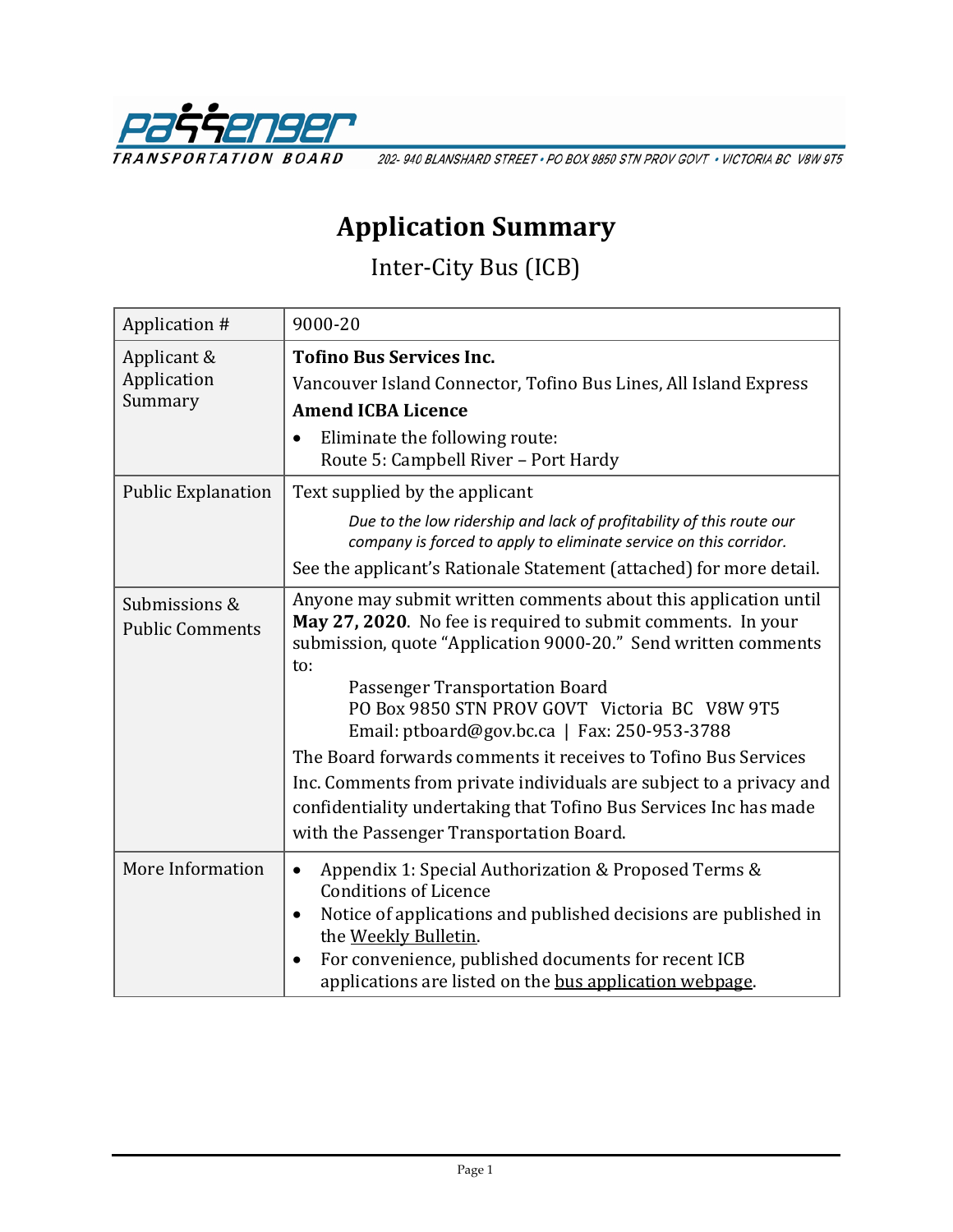| Applicant<br>Information    | Current Passenger Transportation Licence: #75127 with:<br>Inter-City Bus Authorization (ICBA)<br>$\bullet$<br>• General Authorization (GA)<br>Principals:<br>Craig CAREFOOT<br>$\bullet$<br>John WILSON<br>$\bullet$<br>Office: 2230 McGarrigle Road, Nanaimo, BC V9S 4M3 |
|-----------------------------|---------------------------------------------------------------------------------------------------------------------------------------------------------------------------------------------------------------------------------------------------------------------------|
| Publication                 | May 13, 2020                                                                                                                                                                                                                                                              |
| Deadline for<br>Submissions | May 27, 2020                                                                                                                                                                                                                                                              |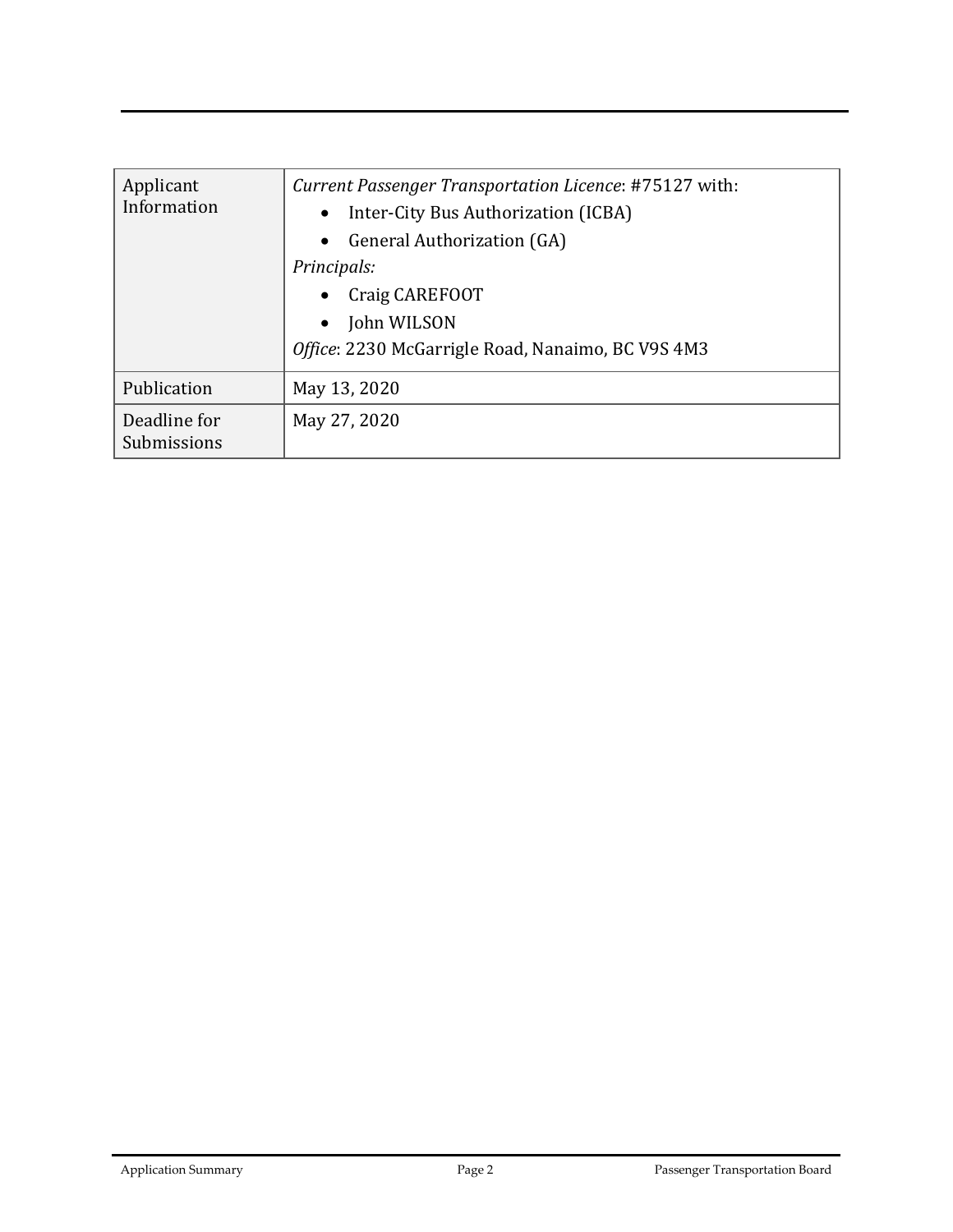### **Appendix 1**

#### **Special Authorization & Proposed Terms & Conditions of Licence**

The applicant seeks approval of amendments to its Inter-City Bus Authorization (ICBA) that, if approved in whole, will remove Route 5 (Campbell River – Port Hardy) from the terms and condition set out below. Proposed eliminations are identified by red strike-through text.

| <b>Special Authorization</b><br><b>INTER-CITY BUS AUTHORIZATION (ICBA)</b><br><b>Terms &amp; Conditions</b> |                                                                                                                                                                                                                                                                                                                                                                                                                                                                                         |  |
|-------------------------------------------------------------------------------------------------------------|-----------------------------------------------------------------------------------------------------------------------------------------------------------------------------------------------------------------------------------------------------------------------------------------------------------------------------------------------------------------------------------------------------------------------------------------------------------------------------------------|--|
| <b>Definitions</b>                                                                                          | "Board" means the Passenger Transportation Board<br>"Registrar" means the Registrar, Passenger Transportation                                                                                                                                                                                                                                                                                                                                                                           |  |
| A. Legislative Requirements                                                                                 |                                                                                                                                                                                                                                                                                                                                                                                                                                                                                         |  |
| <b>Vehicle Identifiers</b>                                                                                  | Each motor vehicle operated under this authorization must display, at the<br>times and in the form and manner required by the Registrar, a vehicle<br>identifier that is:<br>(a) issued to the licensee by the Registrar; or<br>(b) authorized by the Registrar to be issued by the licensee.                                                                                                                                                                                           |  |
| <b>B.</b> Services                                                                                          |                                                                                                                                                                                                                                                                                                                                                                                                                                                                                         |  |
| <b>Services</b>                                                                                             | Transportation of passengers must be provided:<br>(a) on a scheduled basis; and<br>(b) in accordance with minimum frequencies and other terms and<br>conditions of licence that apply to the routes and route points.                                                                                                                                                                                                                                                                   |  |
| <b>Schedules</b>                                                                                            | The licence holder must publish, in a manner accessible to the general<br>public, a schedule for each route with the time and location of each stop;<br>and must carry in each vehicle a copy of the schedule that the vehicle is<br>following.                                                                                                                                                                                                                                         |  |
| <b>Express</b><br>Authorization                                                                             | Transportation of standees is authorized only when all of the following<br>conditions are met:<br>(a) The licence holder has current and proper insurance coverage for<br>the transportation of standees<br>(b) Passengers are not permitted to stand for a period that is longer<br>than 30 minutes or for a distance that exceeds 30 road kilometers,<br>and<br>(c) Freight and passenger baggage is not carried in the passenger<br>compartment when standees are being transported. |  |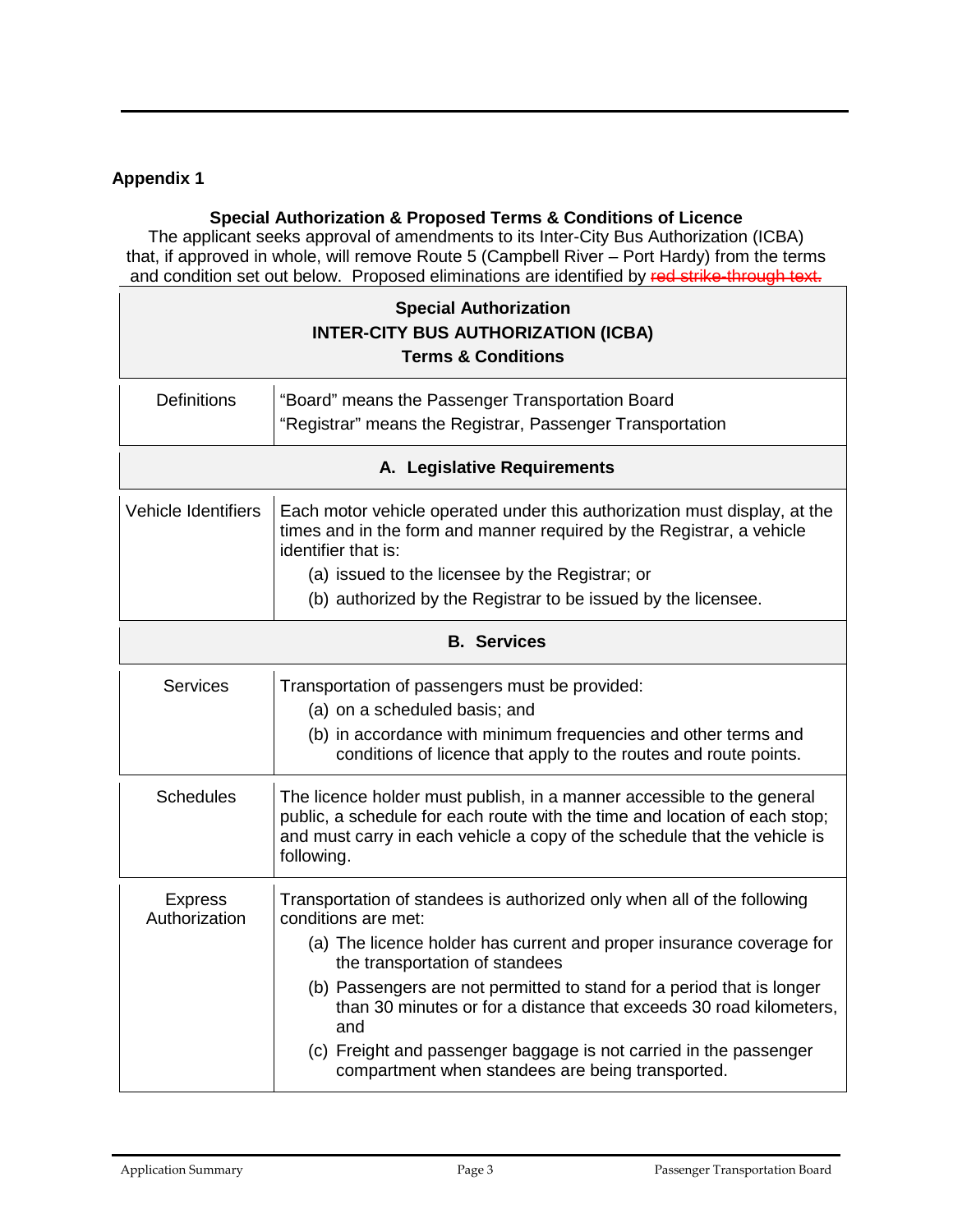| <b>Route Overlap</b>        | The licence holder may publish schedules and operate vehicles in a way<br>that consolidates the District of Tofino - City of Nanaimo portion of<br>Routes 1 and 2 on the condition that:                                                                                                                                                              |                                                                                                                                                                                                                                                                                               |                           |  |
|-----------------------------|-------------------------------------------------------------------------------------------------------------------------------------------------------------------------------------------------------------------------------------------------------------------------------------------------------------------------------------------------------|-----------------------------------------------------------------------------------------------------------------------------------------------------------------------------------------------------------------------------------------------------------------------------------------------|---------------------------|--|
|                             |                                                                                                                                                                                                                                                                                                                                                       | (a) passengers traveling northbound via the consolidation point of<br>Nanaimo are able to continue their trip to their destination north<br>and west of Nanaimo, and                                                                                                                          |                           |  |
|                             |                                                                                                                                                                                                                                                                                                                                                       | (b) the scheduled wait time at the consolidation point of Nanaimo<br>does not exceed 30 minutes.                                                                                                                                                                                              |                           |  |
|                             |                                                                                                                                                                                                                                                                                                                                                       | When inter-city bus routes are consolidated and the above "route overlap"<br>conditions are met, the operation of one vehicle on the District of Tofino -<br>City of Nanaimo corridor is deemed, with respect to route frequency<br>determinations, to be a vehicle operating on both routes. |                           |  |
| Abbreviations               | The following abbreviations are used to describe terms and conditions of<br>this special authorization:                                                                                                                                                                                                                                               |                                                                                                                                                                                                                                                                                               |                           |  |
|                             | alt "alternate" Route Points that is not located directly enroute<br>between other Route Points authorized by the Board; service may<br>be provided to one or more alternate Route Points at the option<br>and frequency of the licence holder on the condition that all<br>minimum route frequencies approved or set by the Board are<br>maintained. |                                                                                                                                                                                                                                                                                               |                           |  |
|                             | rd: "reserve drop" stops are made only to pick up or drop off<br>passengers who have made an advance reservation with the<br>licensee or agent of the licensee.                                                                                                                                                                                       |                                                                                                                                                                                                                                                                                               |                           |  |
| Route 1 of 5                |                                                                                                                                                                                                                                                                                                                                                       |                                                                                                                                                                                                                                                                                               |                           |  |
| <b>Terminating Point 1:</b> |                                                                                                                                                                                                                                                                                                                                                       | <b>City of Nanaimo</b>                                                                                                                                                                                                                                                                        |                           |  |
| <b>Terminating Point 2:</b> |                                                                                                                                                                                                                                                                                                                                                       | <b>District of Tofino</b>                                                                                                                                                                                                                                                                     |                           |  |
| Corridors:                  |                                                                                                                                                                                                                                                                                                                                                       | Highways 1, 4, 4A, 19 & Tofino Ucluelet Hwy                                                                                                                                                                                                                                                   |                           |  |
| <b>Route Points</b>         |                                                                                                                                                                                                                                                                                                                                                       | Minimum Frequencies                                                                                                                                                                                                                                                                           |                           |  |
| City of Nanaimo             |                                                                                                                                                                                                                                                                                                                                                       | 2 trips per day (each direction)                                                                                                                                                                                                                                                              | 32 trips per week (total) |  |
| Wellington                  |                                                                                                                                                                                                                                                                                                                                                       | 1 "rd" per day (each direction)                                                                                                                                                                                                                                                               | 28 "rd" per week (total)  |  |
| Nanoose                     |                                                                                                                                                                                                                                                                                                                                                       | 1 "rd" per day (each direction)                                                                                                                                                                                                                                                               | 28 "rd" per week (total)  |  |
| Craig's Crossing            |                                                                                                                                                                                                                                                                                                                                                       | 1 "rd" per day (each direction)                                                                                                                                                                                                                                                               | 28 "rd" per week (total)  |  |
| <b>City of Parksville</b>   |                                                                                                                                                                                                                                                                                                                                                       | 2 trips per day (each direction)                                                                                                                                                                                                                                                              | 32 trips per week (total) |  |
| Coombs                      |                                                                                                                                                                                                                                                                                                                                                       | 2 "rd" per day (each direction)                                                                                                                                                                                                                                                               | 32 "rd" per week (total)  |  |
| <b>Hilliers</b>             |                                                                                                                                                                                                                                                                                                                                                       | 2 "rd" per day (each direction)                                                                                                                                                                                                                                                               | 32 "rd" per week (total)  |  |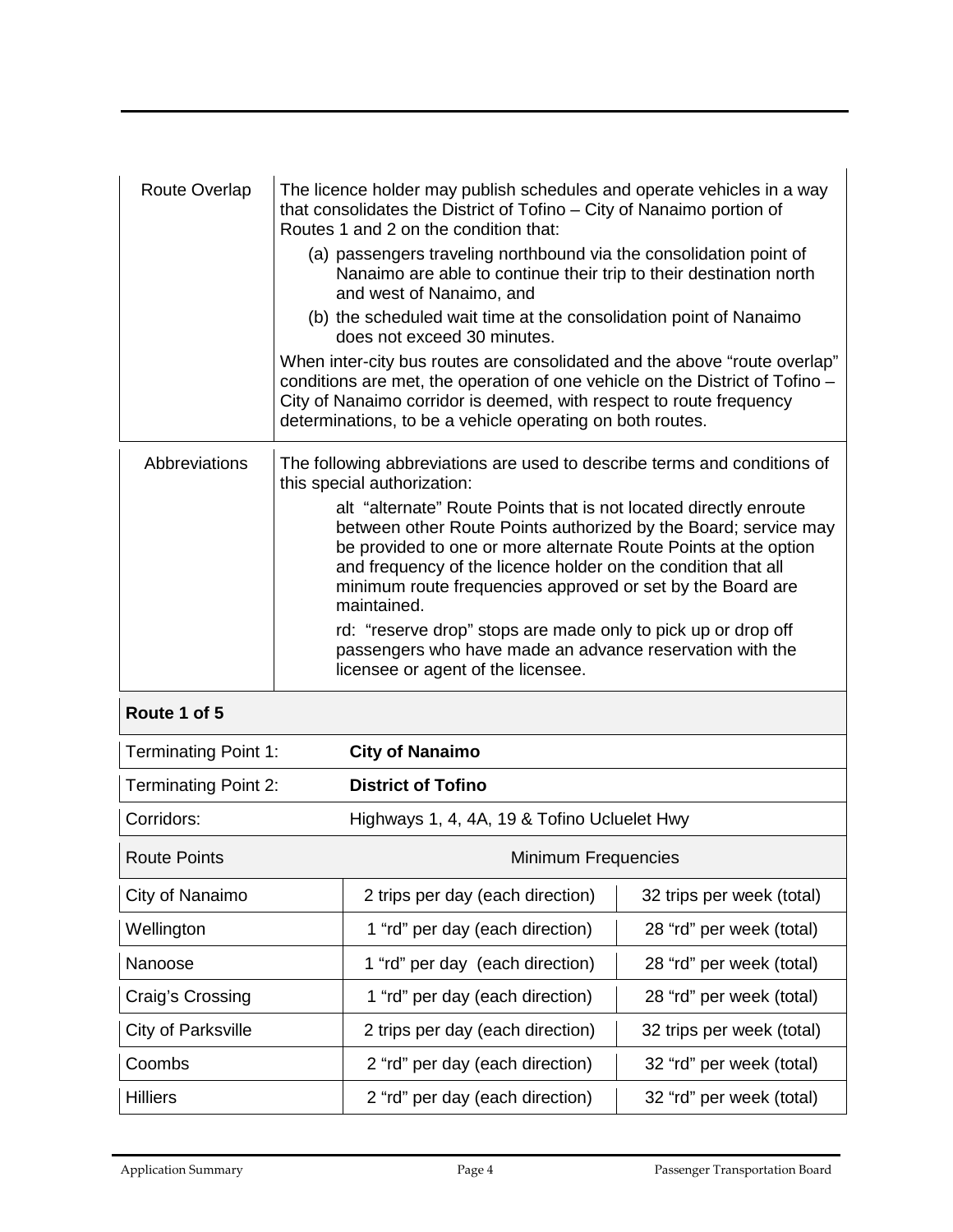| <b>Cameron Lake</b>         | 2 "rd" per day                                                                                                                                                                                                                                                                                                        | 32 "rd" per week (total)  |  |
|-----------------------------|-----------------------------------------------------------------------------------------------------------------------------------------------------------------------------------------------------------------------------------------------------------------------------------------------------------------------|---------------------------|--|
| City of Port Alberni        | 2 trips per day                                                                                                                                                                                                                                                                                                       | 32 trips per week (total) |  |
| <b>District of Ucluelet</b> | 1 trip per day                                                                                                                                                                                                                                                                                                        | 14 trips per week (total) |  |
| District of Tofino          | 1 trip per day                                                                                                                                                                                                                                                                                                        | 14 trips per week (total) |  |
| Route 2 of 5                |                                                                                                                                                                                                                                                                                                                       |                           |  |
| <b>Terminating Point 1:</b> | <b>City of Victoria</b>                                                                                                                                                                                                                                                                                               |                           |  |
| <b>Terminating Point 2:</b> | <b>District of Tofino</b>                                                                                                                                                                                                                                                                                             |                           |  |
| Corridors:                  | Highways 1, 4, 4A & 19                                                                                                                                                                                                                                                                                                |                           |  |
| Alternate Routing:          | The route points set out above do not preclude the licence<br>holder from, on any portion of Highways 1, 4, 4A, 19 and 19A<br>that is situated between the terminating points, making<br>scheduled time stops or unscheduled drop-offs or conveying<br>passengers who hail or flag the motor vehicle from the street. |                           |  |
| <b>Route Points</b>         | Minimum Frequencies                                                                                                                                                                                                                                                                                                   |                           |  |
| City of Victoria            | 3 trips per day (each direction)                                                                                                                                                                                                                                                                                      |                           |  |
| <b>District of Saanich</b>  | 3 trips per day (each direction)                                                                                                                                                                                                                                                                                      |                           |  |
| City of Langford            | 3 "rd" per day (each direction)                                                                                                                                                                                                                                                                                       |                           |  |
| Mill Bay                    | 1 "rd" per day (each direction)                                                                                                                                                                                                                                                                                       |                           |  |
| Cobble Hill                 | 1 "rd" per day (each direction)                                                                                                                                                                                                                                                                                       |                           |  |
| Cowichan Bay                | 1 "rd" per day (each direction)                                                                                                                                                                                                                                                                                       |                           |  |
| City of Duncan              | 3 trips per day (each direction)                                                                                                                                                                                                                                                                                      |                           |  |
| District of North Cowichan  | 1 "rd" per day (each direction)                                                                                                                                                                                                                                                                                       |                           |  |
| Saltair                     | 1 "rd" per day (each direction)                                                                                                                                                                                                                                                                                       |                           |  |
| Town of Ladysmith           | 3 "rd" per day (each direction)                                                                                                                                                                                                                                                                                       |                           |  |
| Cassidy                     | 3 "rd" per day (each direction)                                                                                                                                                                                                                                                                                       |                           |  |
| City of Nanaimo             | 3 trips per day (each direction)                                                                                                                                                                                                                                                                                      |                           |  |
| <b>City of Parksville</b>   | 2 trips per day (each direction)                                                                                                                                                                                                                                                                                      |                           |  |
| City of Port Alberni        | 2 trips per day (each direction)                                                                                                                                                                                                                                                                                      |                           |  |
| Ucluelet/Tofino Junction    | 1 trip per day (each direction)                                                                                                                                                                                                                                                                                       |                           |  |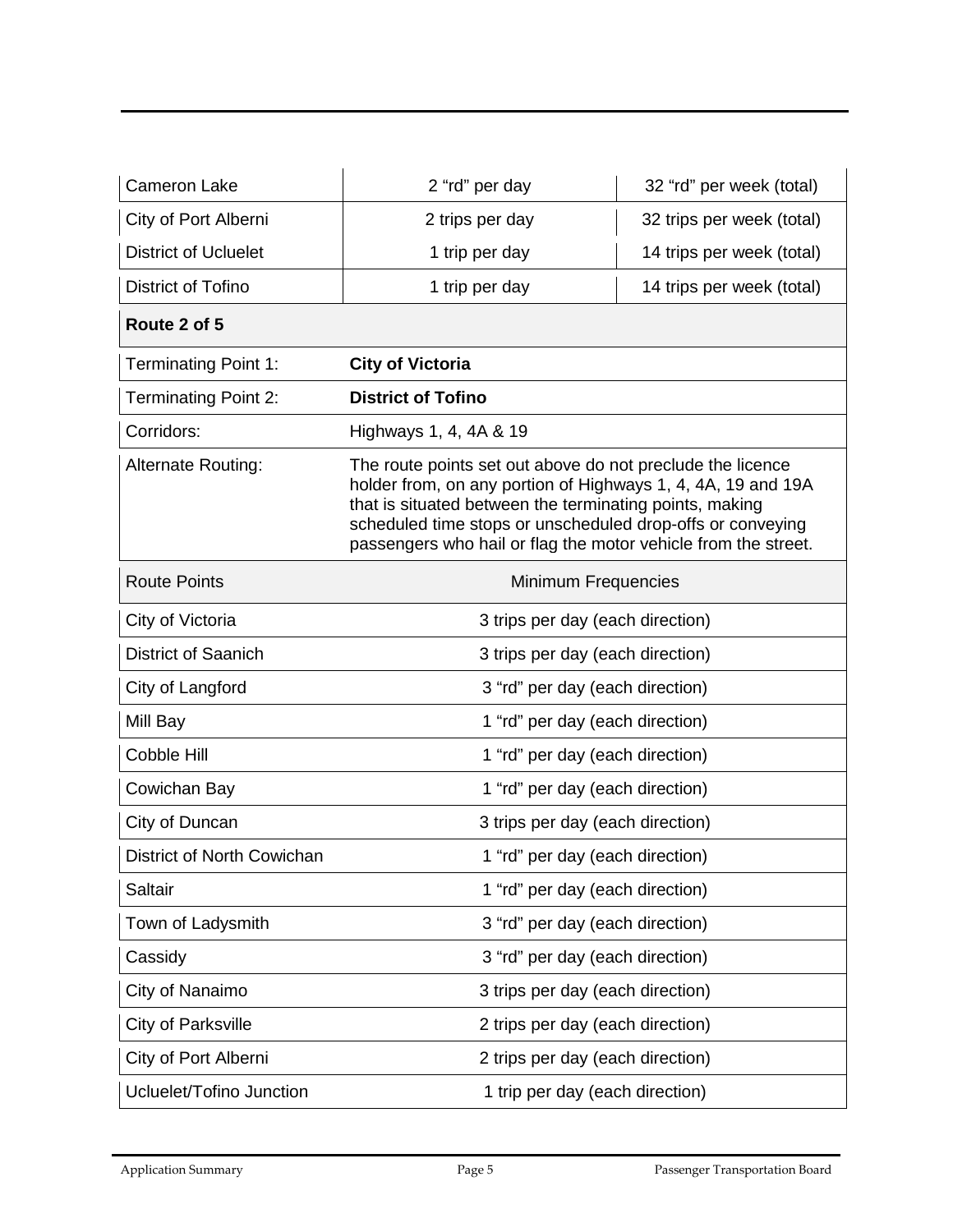| <b>Pacific Rim National Park</b> | 1 trip per day (each direction)                                          |  |
|----------------------------------|--------------------------------------------------------------------------|--|
| Tofino Airport / Golf Course     | 1 trip per day (each direction)                                          |  |
| District of Tofino               | 1 trip per day (each direction)                                          |  |
| Route 3 of 5                     |                                                                          |  |
| <b>Terminating Point 1:</b>      | <b>District of Tofino</b>                                                |  |
| <b>Terminating Point 2:</b>      | <b>District of Ucluelet</b>                                              |  |
| Corridors:                       | Highway 4 (Pacific Rim Hwy) & Tofino Ucluelet Hwy                        |  |
| Seasonal Operation:              | Service must begin each year on March 1 and then cease on<br>October 31. |  |
| <b>Route Points</b>              | Minimum Frequencies                                                      |  |
| District of Tofino               | 1 trip per day (each direction)                                          |  |
| <b>Pacific Rim National Park</b> | 1 trip per day (each direction)                                          |  |
| <b>District of Ucluelet</b>      | 1 trip per day (each direction)                                          |  |
| Route 4 of 5                     |                                                                          |  |
| <b>Terminating Point 1:</b>      | <b>City of Nanaimo</b>                                                   |  |
| <b>Terminating Point 2:</b>      | <b>City of Campbell River</b>                                            |  |
| Corridors:                       | Highways 19 & 19A                                                        |  |
| <b>Route Points</b>              | <b>Minimum Frequencies</b>                                               |  |
| City of Nanaimo                  | 2 trips per day (each direction)                                         |  |
| Nanoose                          | 1 "rd" per day (each direction)                                          |  |
|                                  |                                                                          |  |
| <b>City of Parksville</b>        | 2 trips per day (each direction)                                         |  |
| <b>French Creek</b>              | 1 "rd" per day (each direction)                                          |  |
| Town of Qualicum Beach           | 1 "rd" per day (each direction)                                          |  |
| Horne Lake Road                  | 1 "rd" per day (each direction)                                          |  |
| <b>Bowser</b>                    | 1 "rd" per day (each direction)                                          |  |
| Fanny Bay                        | 1 "rd" per day (each direction)                                          |  |
| <b>Buckley Bay</b>               | 1 "rd" per day (each direction)                                          |  |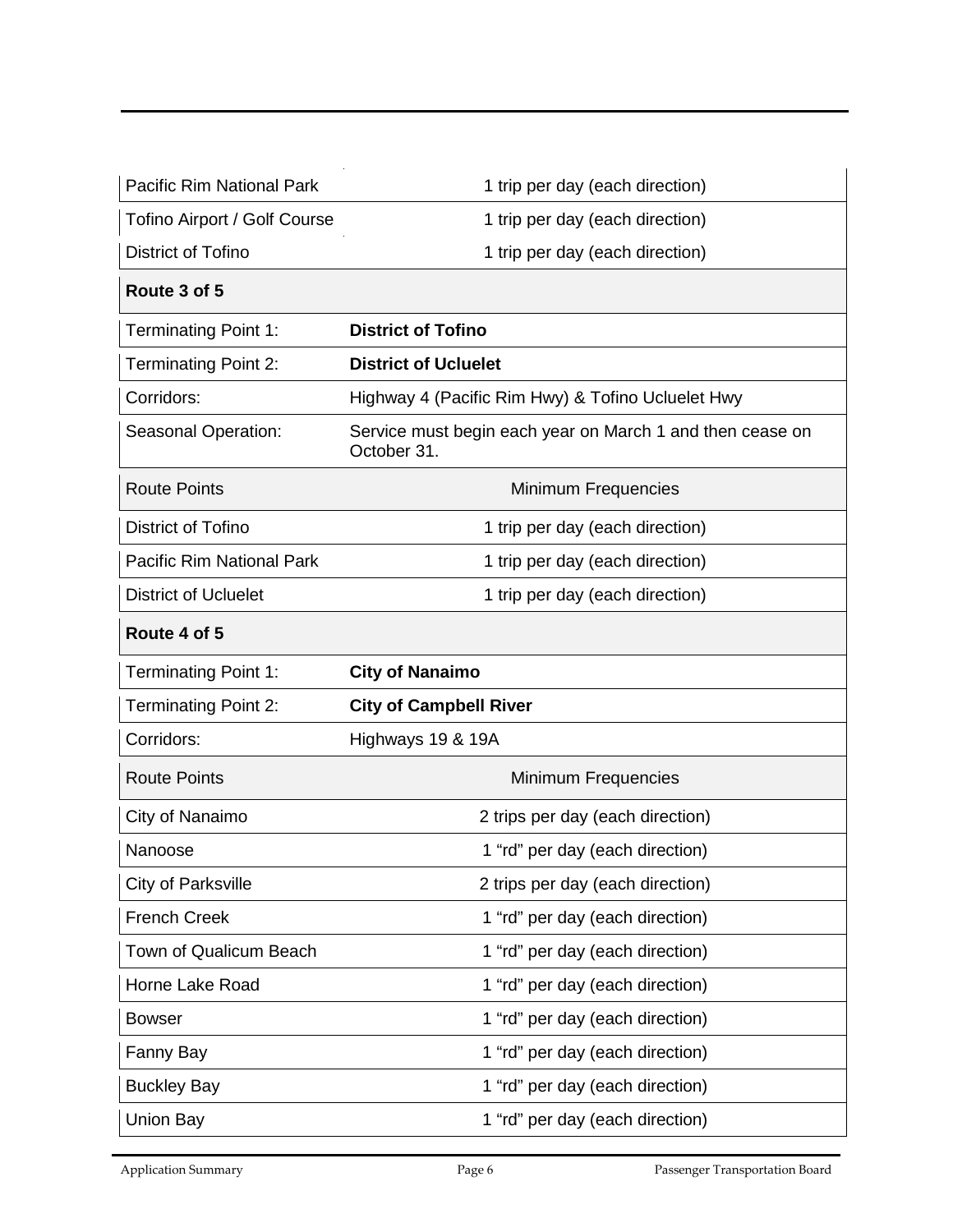| Village of Cumberland                                            | alt                                                                                                                                                                                                                                                                                                                                                                                                                                                                                                                                                                                                                                               |  |
|------------------------------------------------------------------|---------------------------------------------------------------------------------------------------------------------------------------------------------------------------------------------------------------------------------------------------------------------------------------------------------------------------------------------------------------------------------------------------------------------------------------------------------------------------------------------------------------------------------------------------------------------------------------------------------------------------------------------------|--|
| Royston                                                          | 1 "rd" per day (each direction)                                                                                                                                                                                                                                                                                                                                                                                                                                                                                                                                                                                                                   |  |
| City of Courtenay                                                | 2 trips per day (each direction)                                                                                                                                                                                                                                                                                                                                                                                                                                                                                                                                                                                                                  |  |
| Merville                                                         | 1 "rd" per day (each direction)                                                                                                                                                                                                                                                                                                                                                                                                                                                                                                                                                                                                                   |  |
| <b>Black Creek</b>                                               | 1 "rd" per day (each direction)                                                                                                                                                                                                                                                                                                                                                                                                                                                                                                                                                                                                                   |  |
| <b>Oyster River</b>                                              | 1 "rd" per day (each direction)                                                                                                                                                                                                                                                                                                                                                                                                                                                                                                                                                                                                                   |  |
| <b>City of Campbell River</b>                                    | 2 trips per day (each direction)                                                                                                                                                                                                                                                                                                                                                                                                                                                                                                                                                                                                                  |  |
| Route 5 of 5                                                     |                                                                                                                                                                                                                                                                                                                                                                                                                                                                                                                                                                                                                                                   |  |
| <b>City of Campbell River</b><br><b>Terminating Point 1:</b>     |                                                                                                                                                                                                                                                                                                                                                                                                                                                                                                                                                                                                                                                   |  |
| <b>Terminating Point 2:</b><br>District of Port Hardy            |                                                                                                                                                                                                                                                                                                                                                                                                                                                                                                                                                                                                                                                   |  |
| Corridors:                                                       | Highway 19                                                                                                                                                                                                                                                                                                                                                                                                                                                                                                                                                                                                                                        |  |
| <b>Route Points</b>                                              | <b>Minimum Frequencies</b>                                                                                                                                                                                                                                                                                                                                                                                                                                                                                                                                                                                                                        |  |
| <b>City of Campbell River</b><br>4 trip per day (each direction) |                                                                                                                                                                                                                                                                                                                                                                                                                                                                                                                                                                                                                                                   |  |
| Sayward & Highway 19                                             | 1 "rd" per day (each direction)                                                                                                                                                                                                                                                                                                                                                                                                                                                                                                                                                                                                                   |  |
| <b>Village of Sayward</b>                                        | a#                                                                                                                                                                                                                                                                                                                                                                                                                                                                                                                                                                                                                                                |  |
| Woss Camp<br>1 "rd" per day (each direction)                     |                                                                                                                                                                                                                                                                                                                                                                                                                                                                                                                                                                                                                                                   |  |
| <b>Town of Port McNeill</b><br>1 trip per day (each direction)   |                                                                                                                                                                                                                                                                                                                                                                                                                                                                                                                                                                                                                                                   |  |
| <b>Port Alice Junction</b>                                       | 1 "rd" per day (each direction)                                                                                                                                                                                                                                                                                                                                                                                                                                                                                                                                                                                                                   |  |
| District of Port Hardy                                           | 4 trip per day (each direction)                                                                                                                                                                                                                                                                                                                                                                                                                                                                                                                                                                                                                   |  |
|                                                                  | <b>C.</b> Other Requirements                                                                                                                                                                                                                                                                                                                                                                                                                                                                                                                                                                                                                      |  |
| <b>Engaged Carrier</b><br>Authorization                          | The holder of this licence may operate as an inter-city bus when engaged<br>by another licensed operator in the following limited circumstances:<br>(a) the other licensed operator must have a special authorization to<br>operate an inter-city bus under a licence issued pursuant to the<br>Passenger Transportation Act (British Columbia) or the Motor<br>Vehicle Transport Act (Canada);<br>(b) the holder of this licence must have signed written authorization<br>from the other licensed operator specifying the terms by which the<br>licence holder is engaged including the period for which the<br>written authorization is valid; |  |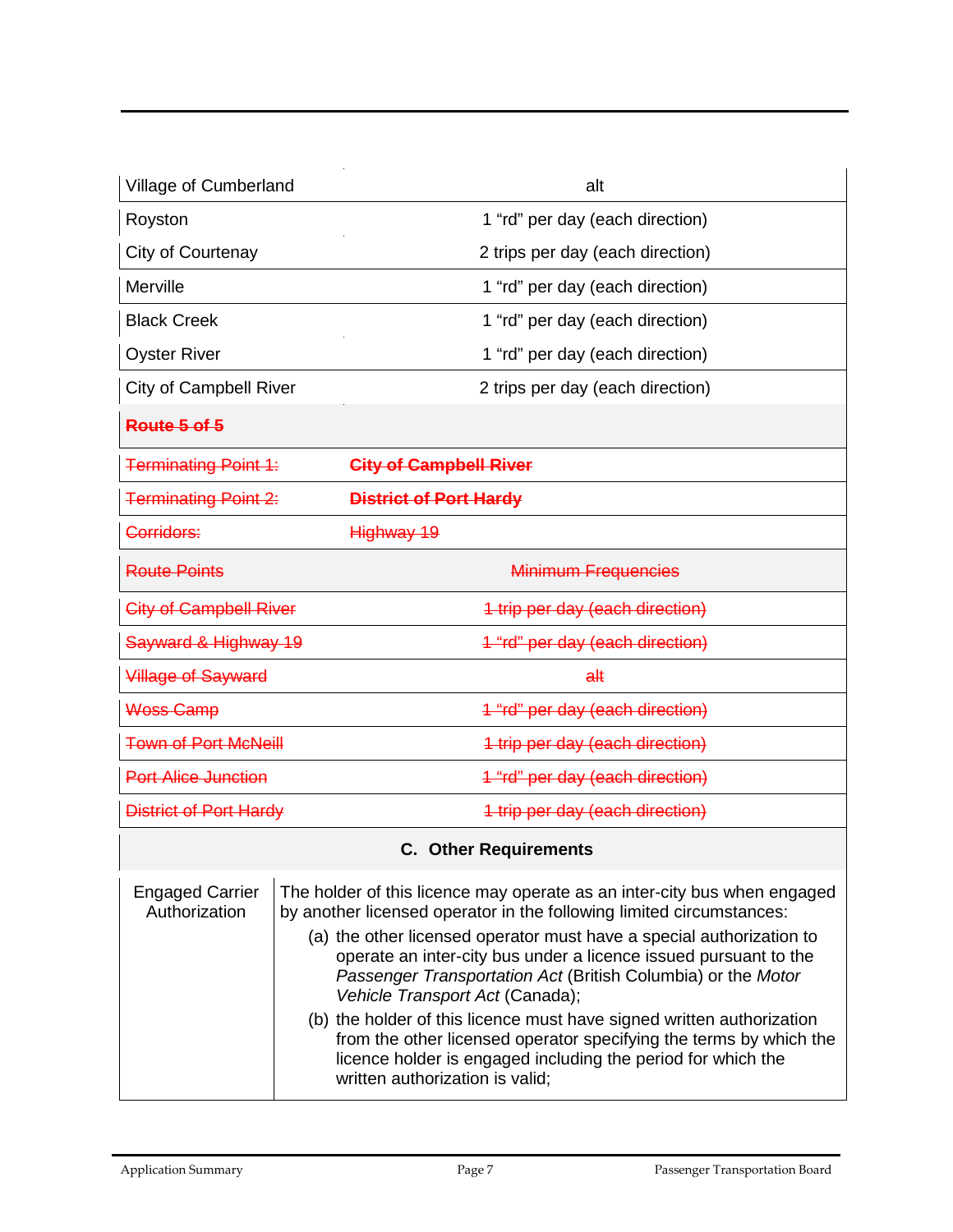|                                                                                            | (c) the holder of this licence must operate its vehicles in accordance<br>with all the applicable terms and conditions of the other licensed<br>operator's licence; and                                                                                                      |
|--------------------------------------------------------------------------------------------|------------------------------------------------------------------------------------------------------------------------------------------------------------------------------------------------------------------------------------------------------------------------------|
|                                                                                            | (d) the holder of this licence must carry in its vehicles a copy of the<br>written authorization referred to in paragraph (b) and a copy of the<br>terms and conditions of the other licensed operator's licence when<br>operating under this engaged carrier authorization. |
| Transfer of a<br>licence                                                                   | This special authorization may not be assigned or transferred except with<br>the approval of the Board pursuant to section 30 of the Passenger<br>Transportation Act.                                                                                                        |
| <b>Liquor Control and</b><br>Licensing Act<br><b>Cannabis Control</b><br>and Licensing Act | The licensee must at all times ensure passenger directed vehicles under<br>their licence are operated in compliance with the Liquor Control and<br>Licensing Act and the Cannabis Control and Licensing Act.                                                                 |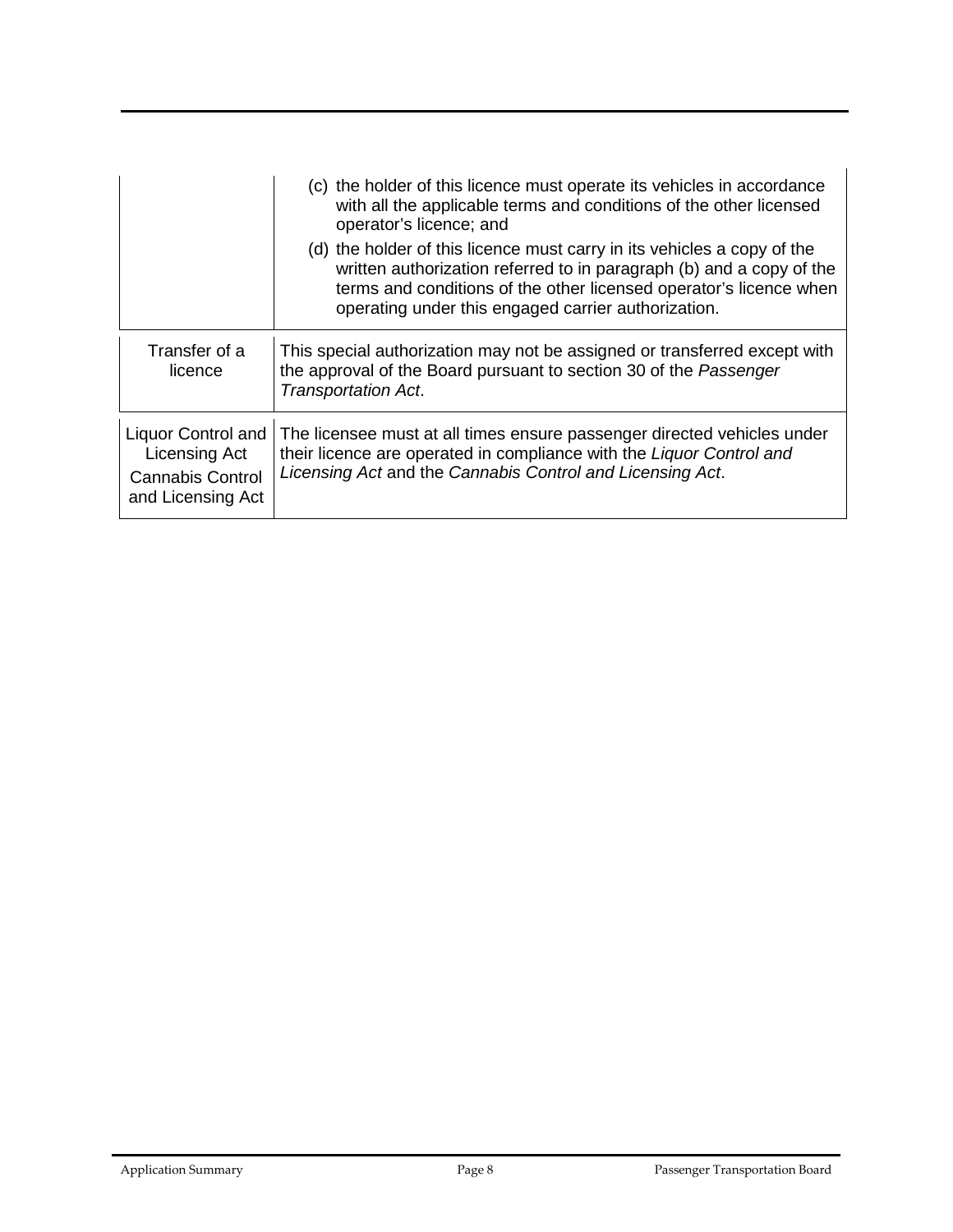

# Rationale Statement

THIS DOCUMENT HAS BEEN PREPARED SOLELY BY TOFINO BUS SERVICES INC. FOR PUBLIC INFORMATION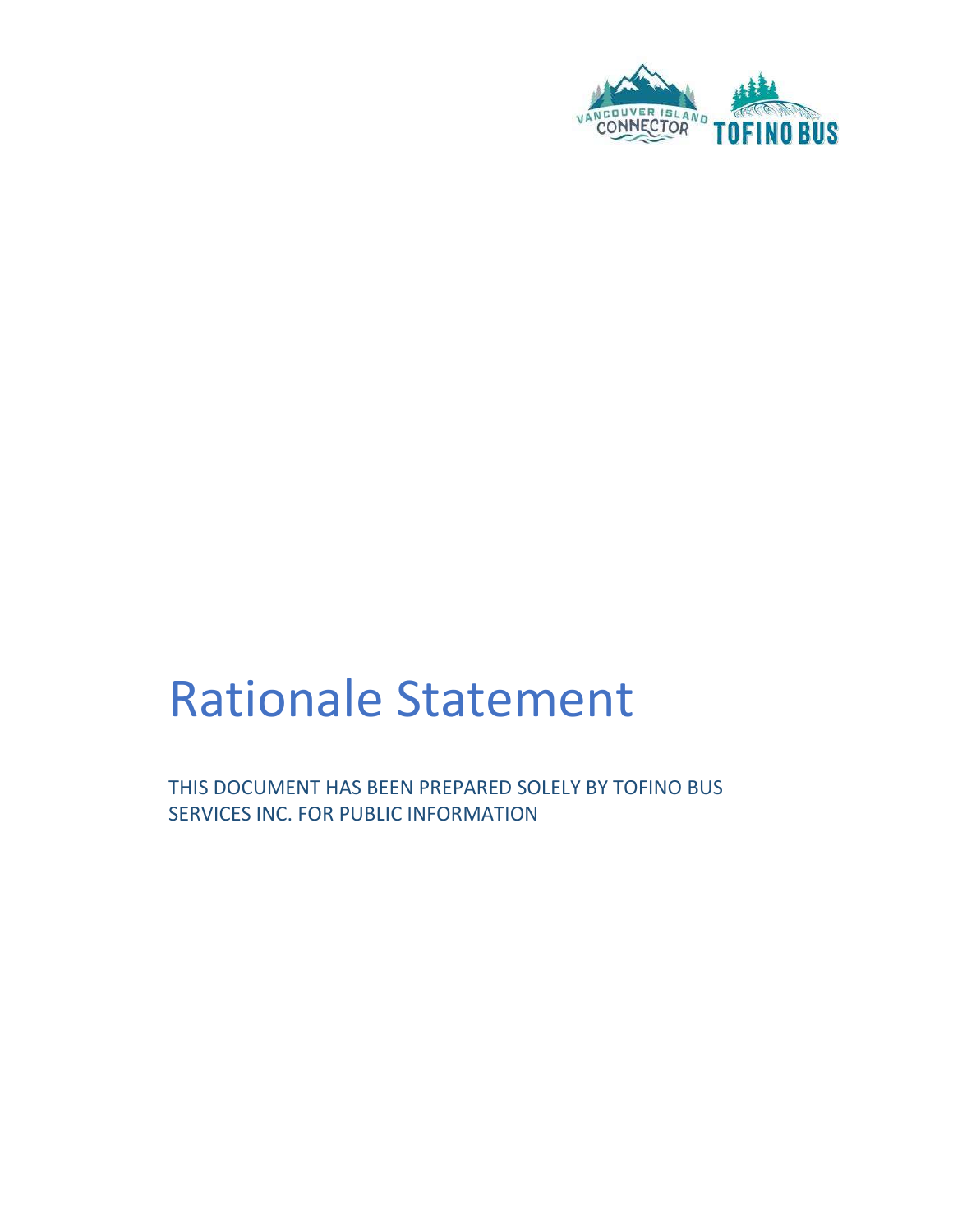

Tofino Bus Services Inc. Nanaimo Operations 2230 McGarrigle Rd Nanaimo, BC V9S 4M3

March 12, 2020

To: Passenger Transportation Branch From: Tofino Bus Services Inc. RE: Campbell River – Port Hardy Route Elimination

PTB License Number: 71008

#### Rationale for Route Point Elimination

Tofino Bus Lines Inc. is applying to eliminate the route frequency (MRF) on our current route between Campbell River and Port Hardy on Vancouver Island. The current PTB License which Tofino Bus Lines has for this route requires service once (1) daily in each direction. Due to the low ridership and lack of profitability of this route our company is forced to apply to eliminate service on this corridor.

When reviewing the history of this route, this route has regularly struggled to provide a profitable landscape for any operator of the route. In the past, Greyhound operated the entire network of Vancouver Island, they reported extensive loses on this corridor which inevitably lead to Greyhound ceasing operations on Vancouver Island and in Western Canada. Tofino Bus Lines Inc. currently employs the previous operations manager for Greyhound Vancouver Island. As a company, we have used his experience and knowledge on this route to review its viability against previous and current operating conditions.

The annual ridership on the corridor between Port Hardy and Campbell River for the year of 2019 (January to December) was 4068 passengers. With the current PTB license we are required to operate a bus in each direction daily, so this makes the average ridership on these routes 5.5 passengers each direction. As a private business that is not subsidized, it is not feasible to operate this route averaging only 5 passengers per day. This route is 250 kilometers in length and the operating costs far outweigh the revenue prospects. To further explain this, we have attached a basic Profit and Loss report for the route in question for you review. Below we have noted the key points:

| Revenue 2019         | \$255,714.00    |
|----------------------|-----------------|
| Costs:               | \$429075.00     |
| Net Profit for 2019: | \$(173, 361.00) |